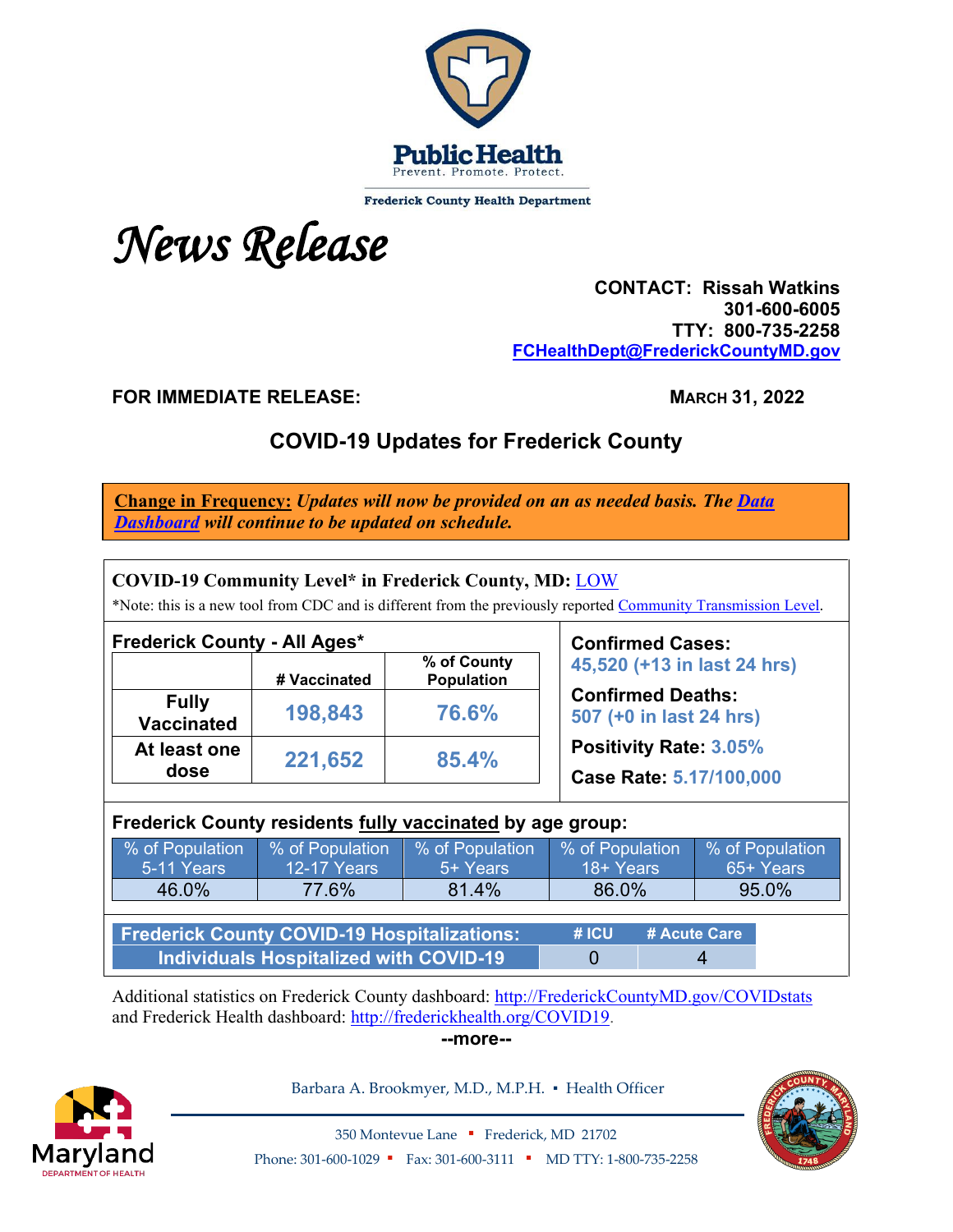

## **Page 2/COVID Update**

## **Changes to COVID-19 Testing**

#### **Health Department Testing**

The Frederick County Health Department COVID-19 testing clinic at Hillcrest and all community testing clinics will be ending on March 31. Testing is available throughout the county at pharmacies, urgent care clinics, health care providers. Go to<https://covidtest.maryland.gov/>to find testing options near you.

### **Frederick Health Hospital Testing**

Frederick Health Hospital continues to offer COVID-19 testing at their location at Frederick Health Village. This week, this testing site changed from being a drive-thru location to being held inside. Testing is still available every day from 7am-3pm. Masks are required to be worn inside the testing clinic.

An order is required. If a patient does not have a physician or test order and needs an order please contact 240-316-4970 7am-3pm. For more details, go to [FrederickHealth.org/COVIDtest.](https://frederickhealth.org/COVIDtest)

### **At-Home Test Kits**

Free at-home test kits are still available at all Frederick County Public Libraries branches. Supplies will be renewed when they run low. Visit [fcpl.org](https://www.fcpl.org/) for library branch hours and locations.

# **COVID-19**

### **Reporting Positive Results**

You can report positive test results through the Maryland COVID Positive At-Home Test Report Portal. Log in at: [https://covidlink.maryland.gov/selfreport.](https://covidlink.maryland.gov/selfreport) If you do not have login information, you may register to create an account.

## **Update on Boosters**

A second COVID-19 booster shot is [now authorized](https://www.fda.gov/news-events/press-announcements/coronavirus-covid-19-update-fda-authorizes-second-booster-dose-two-covid-19-vaccines-older-and) for people 50 years and older and certain immunocompromised individuals. This is especially important for those 65 and older and those 50 and older with [underlying medical conditions](https://www.cdc.gov/coronavirus/2019-ncov/need-extra-precautions/people-with-medical-conditions.html) that increase their risk for severe disease from COVID-19 as they are the most likely to benefit from receiving an additional booster dose at this time. Click on the box below to find out if you qualify for a booster and which one.

# Do I qualify for a COVID-19 vaccine booster and which one?

#### **--more--**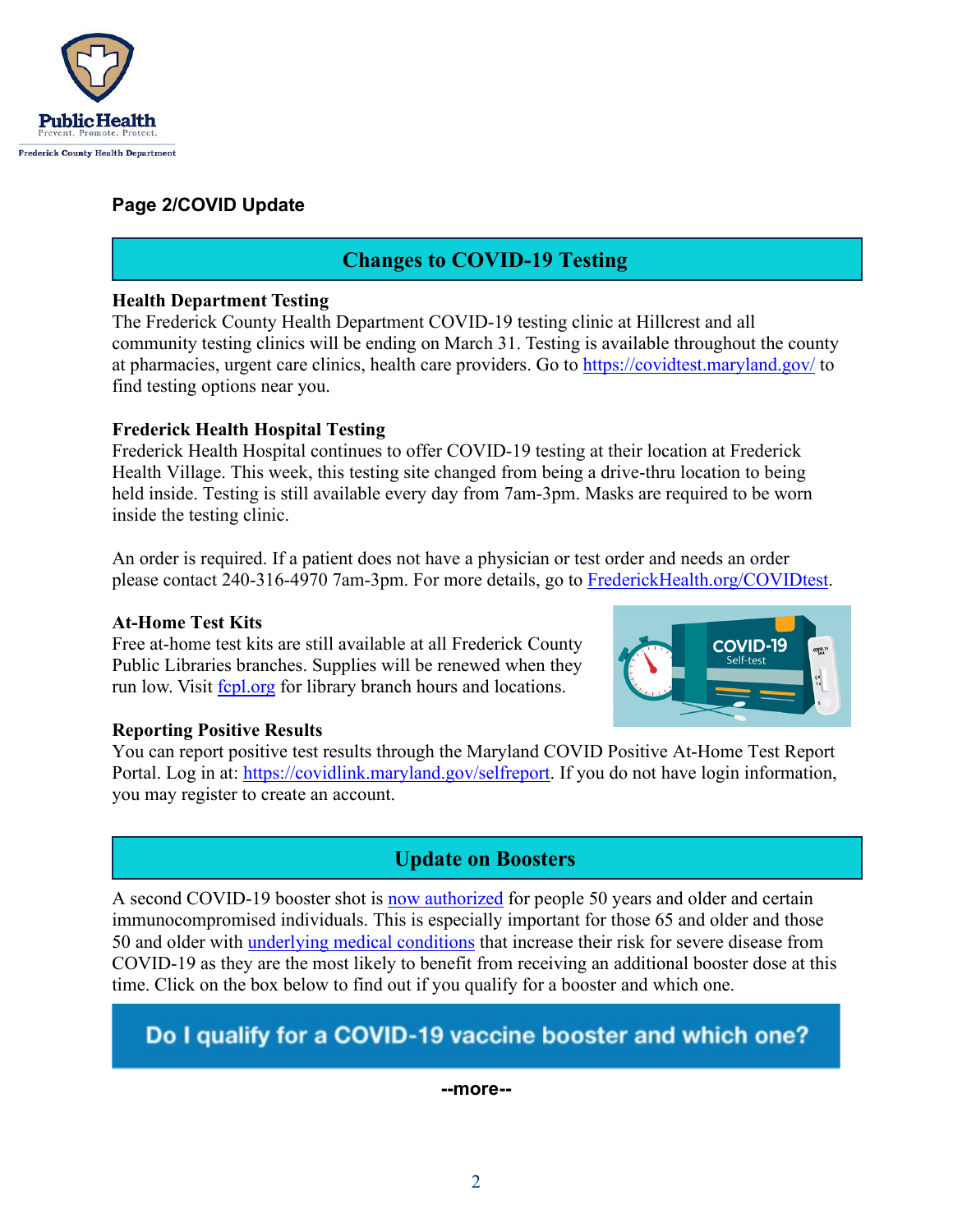

## **Page 3/COVID Update**

## **New Federal COVID Resource**

[COVID.gov](https://www.covid.gov/) has been launched as a new one-stop shop website to help all people in the United States gain even better access to lifesaving tools like vaccines, tests, treatments, and masks, as well as get the latest updates on COVID-19 in their area.

[COVID.gov](https://www.covid.gov/) will be available in English, Spanish, and Simplified Chinese and is accessible for those using assistive technologies. The Administration is also making all of these COVID-19 tools available over the phone through the National Hotline at 1-800-232-0233 (TTY 1-888-720-7489), which supports over 150 languages. For individuals with disabilities who may need additional support, the Disability



Information and Access Line (DIAL) is also available to help at 1-888-677-1199 or via email at [DIAL@usaginganddisability.org.](mailto:DIAL@usaginganddisability.org)

## **Update on Treatment**

The Federal Government has launched a new nationwide [Test to Treat](https://aspr.hhs.gov/TestToTreat/Pages/default.aspx) initiative in March to give individuals an important way to quickly access free lifesaving treatment for COVID-19. Through this program, people are able to get tested and – if they are positive and treatments are appropriate for them – receive a prescription from a health care provider, and have their prescription filled all at one location. These "One-Stop Test to Treat" sites are available at hundreds of locations nationwide, including pharmacy-based clinics, Health Resources

**COVID-19 Test to Treat Locator** 

**Faster, Easier Access to Life-Saving COVID-19 Treatments** 

**View Locations** 

Services Administration (HRSA)-supported federally-qualified health centers (FQHCs), and long-term care facilities. People can continue to be tested and treated by their own health care providers who can appropriately prescribe these oral antivirals at locations where the medicines are distributed.

A [Test to Treat locator](https://covid-19-test-to-treat-locator-dhhs.hub.arcgis.com/) is available to help find participating sites. A call center is also available at 1-800-232-0233 (TTY 1-888-720-7489) to get help in English, Spanish, and more than 150 other languages – 8:00 am to midnight ET, 7 days a week. The [Disability Information and](https://acl.gov/DIAL)  [Access Line](https://acl.gov/DIAL) (DIAL) is also available to specifically help people with disabilities access services. To get help, call 1-888-677-1199, Monday-Friday from 9:00 am to 8:00 pm ET or email [DIAL@usaginganddisability.org.](mailto:DIAL@usaginganddisability.org)

**--more--**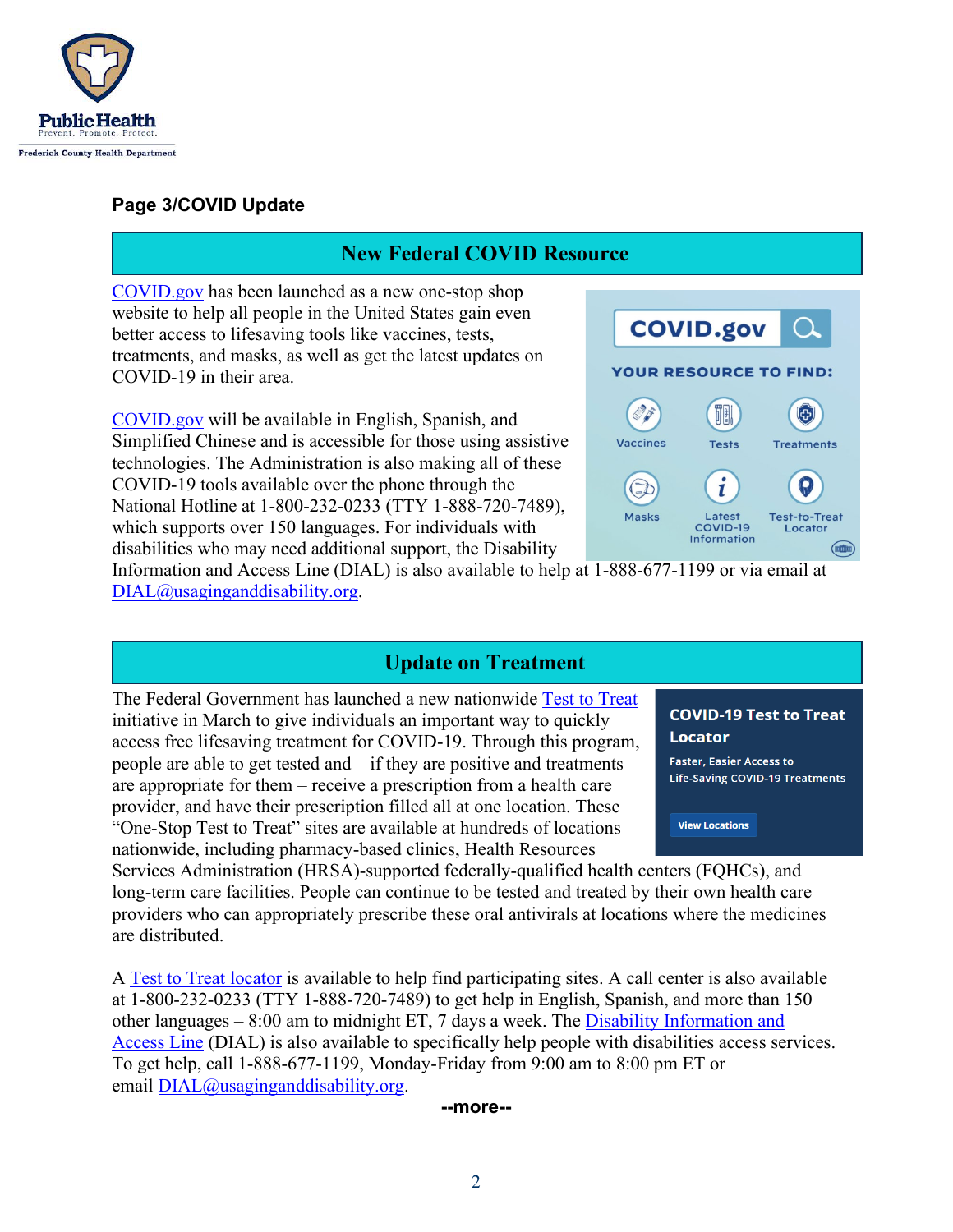

## **Page 4/COVID Update**

## **Trending Questions from Maryland Department of Health**

### **Why should I get a booster if I might get COVID-19 anyway?**

While it's possible to get infected even if you've had a booster, a booster shot strengthens your immunity to prevent severe illness, hospitalization and death. Boosters also help protect against COVID-19 variants, including Omicron. That's why it's still important to get that booster. [Learn](https://covidlink.maryland.gov/content/vaccine/booster-shots/)  [more about booster shots.](https://covidlink.maryland.gov/content/vaccine/booster-shots/)

## **My COVID-19 Vaccination Record Card was damaged. How can I get a replacement?**

You can access your COVID-19 immunization record by going to [MyIRMobile.com.](https://app.myirmobile.com/auth/sign-in) Click on "Register" to set up an account to retrieve your records, including a printable certificate. You can easily access your vaccination information on your phone via a QR code. If you have access issues, you can receive assistance by calling 1-855-MDGOVAX.

## **I tested positive for COVID-19. Should I still get a booster shot?**

Yes. Once your symptoms have resolved and your *isolation* [period](https://covidlink.maryland.gov/content/testing/if-you-test-positive/#info) has ended, you can and should get a booster shot. A booster shot is how you maintain your immunity against COVID-19 and variants and is one of the best steps you can take to keep yourself protected and your family, friends, and community safe at this stage of the pandemic. If you have questions, please talk with your doctor. [Learn more about COVID-19 booster shots.](https://covidlink.maryland.gov/content/vaccine/booster-shots/)



## **What is the \$2 Million VaxCash 2.0 Promotion and how do I qualify to win?**

To encourage more Marylanders to get their COVID-19 booster shots, Gov. Larry Hogan launched the **[\\$2 Million VaxCash 2.0 Promotion](https://governor.maryland.gov/2022/02/08/governor-hogan-announces-new-booster-action-plan-2-million-vaxcash-2-0-promotion-for-boosted-marylanders/)**. A total of 12 Marylanders will win cash prizes in drawings to be held each Tuesday from Feb. 15 through May 3.

To be eligible, you must be a Maryland resident, at least 18 years old, and you must have received an initial dose and booster dose of a COVID-19 vaccine at non-Federal facilities in Maryland. Residents vaccinated at U.S. Department of Veterans Affairs locations in Maryland are eligible for the promotion. Click **[here](https://www.mdlottery.com/wp-content/uploads/2022/02/2-Million-VaxCash-2.0-Promotion-Drawing-Rules.pdf)** for complete contest rules.

### **Did you miss last week's questions?**

You can find out the answer to other trending COVID-19 vaccination [questions at covidLink](https://covidlink.maryland.gov/content/faqs/#trending)  [Trending Questions and Answers.](https://covidlink.maryland.gov/content/faqs/#trending) Be sure to check out [covidLINK](https://covidlink.maryland.gov/content/) for even more information on the COVID-19 vaccine, testing, and contact tracing.

**--more--**